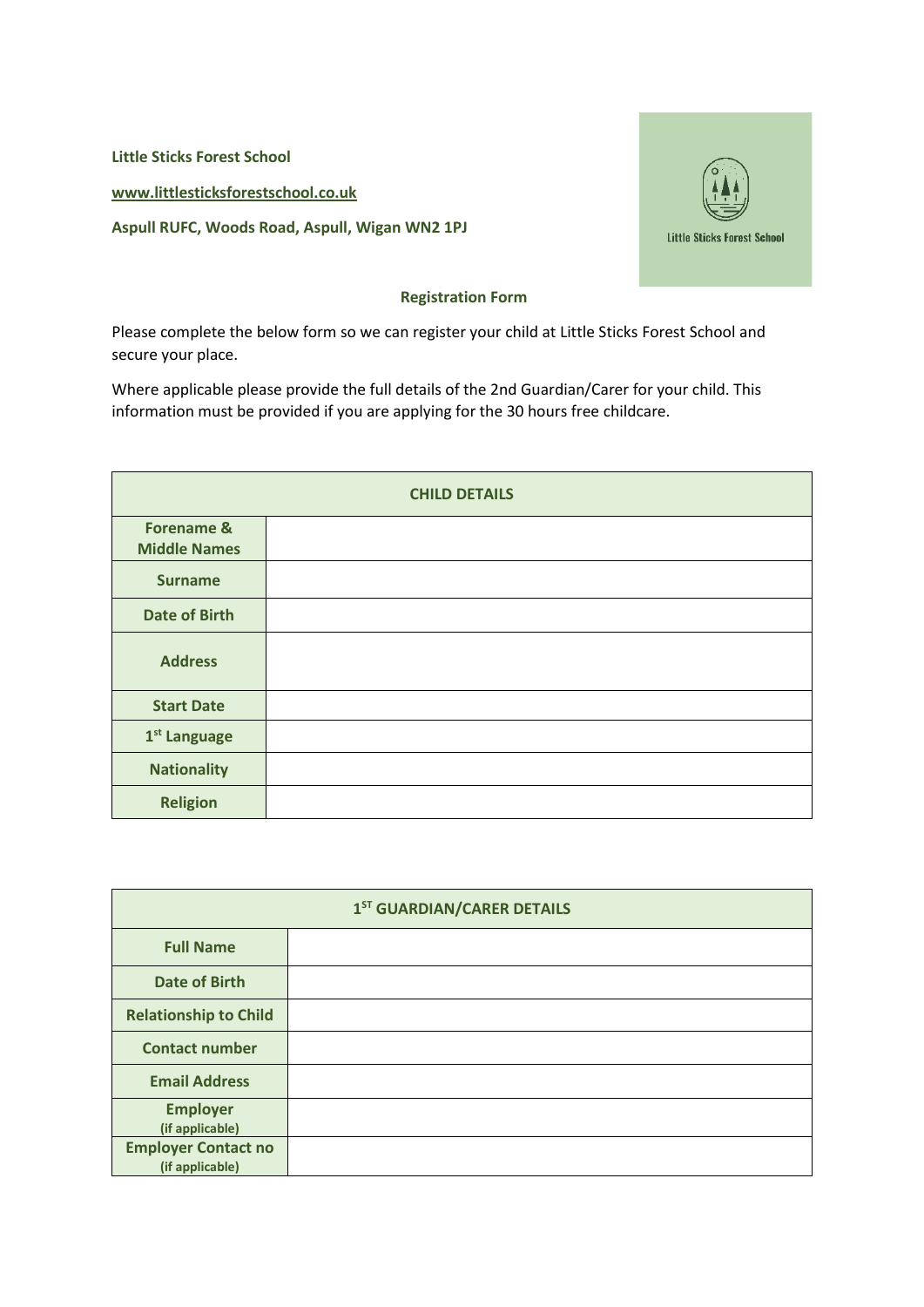| 2 <sup>ND</sup> GUARDIAN/CARER DETAILS        |  |  |
|-----------------------------------------------|--|--|
| <b>Full Name</b>                              |  |  |
| <b>Date of Birth</b>                          |  |  |
| <b>Relationship to Child</b>                  |  |  |
| <b>Contact number</b>                         |  |  |
| <b>Email Address</b>                          |  |  |
| <b>Employer</b><br>(if applicable)            |  |  |
| <b>Employer Contact no</b><br>(if applicable) |  |  |

| <b>LEGAL GUARDIAN</b>                           |  |  |  |
|-------------------------------------------------|--|--|--|
| Person who holds legal<br>guardianship of child |  |  |  |
| Person who has parental<br>responsibility       |  |  |  |
| <b>NAMED PERSONS WHO CAN COLLECT CHILD</b>      |  |  |  |
| <b>Name</b>                                     |  |  |  |
| Relationship                                    |  |  |  |
| <b>Name</b>                                     |  |  |  |
| Relationship                                    |  |  |  |
| <b>Password</b>                                 |  |  |  |

| <b>EMERGENCY CONTACT 1</b> |  |  |
|----------------------------|--|--|
| <b>Name</b>                |  |  |
| <b>Address</b>             |  |  |
| <b>Phone No</b>            |  |  |

| <b>EMERGENCY CONTACT 2</b> |  |  |  |
|----------------------------|--|--|--|
| <b>Name</b>                |  |  |  |
| <b>Address</b>             |  |  |  |
| <b>Phone No</b>            |  |  |  |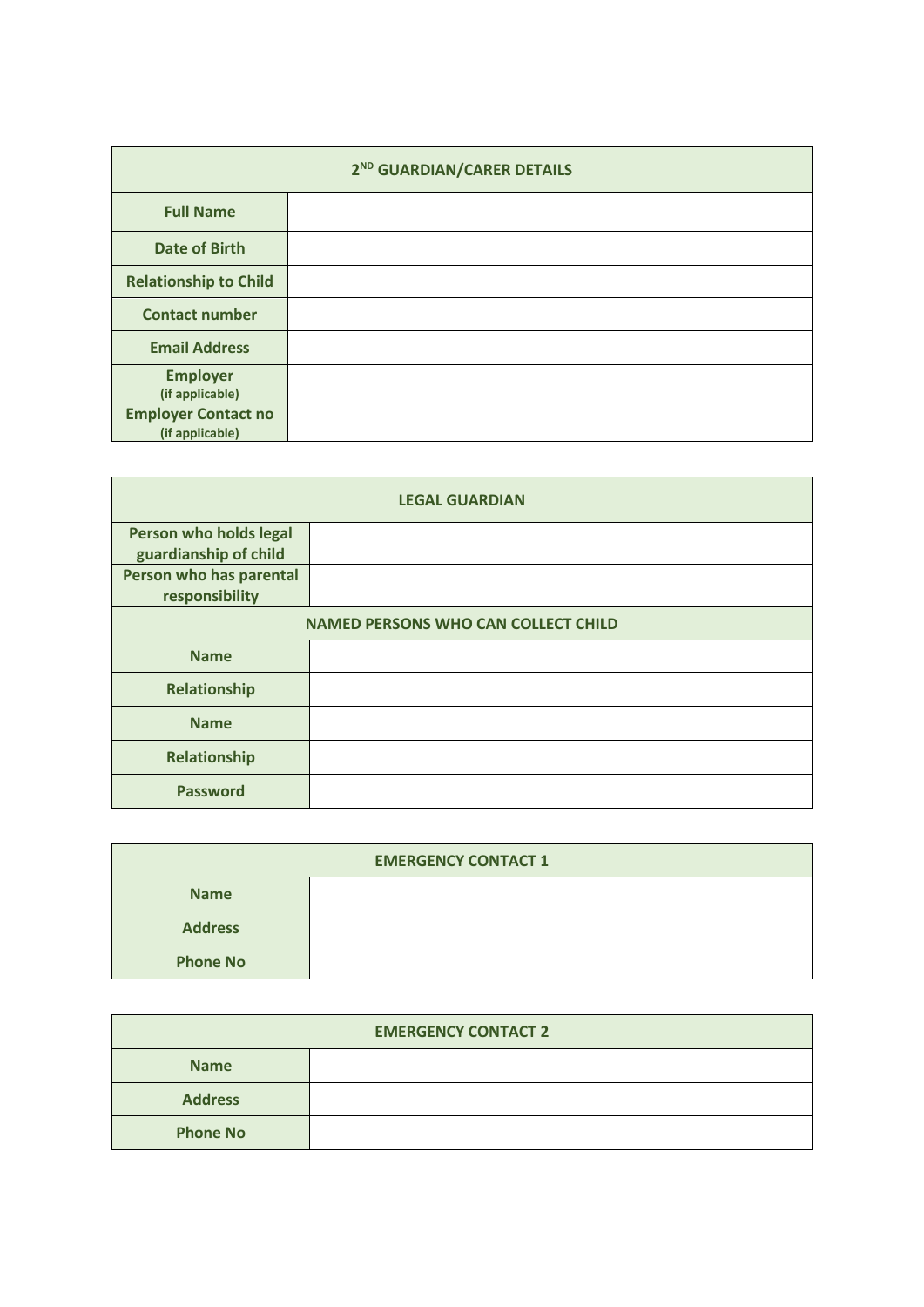| <b>SOCIAL MEDIA</b>                                                  |                         |
|----------------------------------------------------------------------|-------------------------|
| Is your child able to appear on our Facebook, Instagram,<br>website? | <b>Yes</b><br><b>No</b> |
| <b>Signed</b>                                                        |                         |
| <b>Date</b>                                                          |                         |

| <b>ALLERGIES</b> - Does Your Child Have Any Allergies? |                  |             |             |
|--------------------------------------------------------|------------------|-------------|-------------|
| <b>Allergy</b>                                         | <b>Treatment</b> | <b>Sign</b> | <b>Date</b> |
|                                                        |                  |             |             |
|                                                        |                  |             |             |
|                                                        |                  |             |             |

| <b>GP/DOCTOR DETAILS</b> |  |  |
|--------------------------|--|--|
| <b>Name</b>              |  |  |
| <b>Address</b>           |  |  |
| <b>Phone No</b>          |  |  |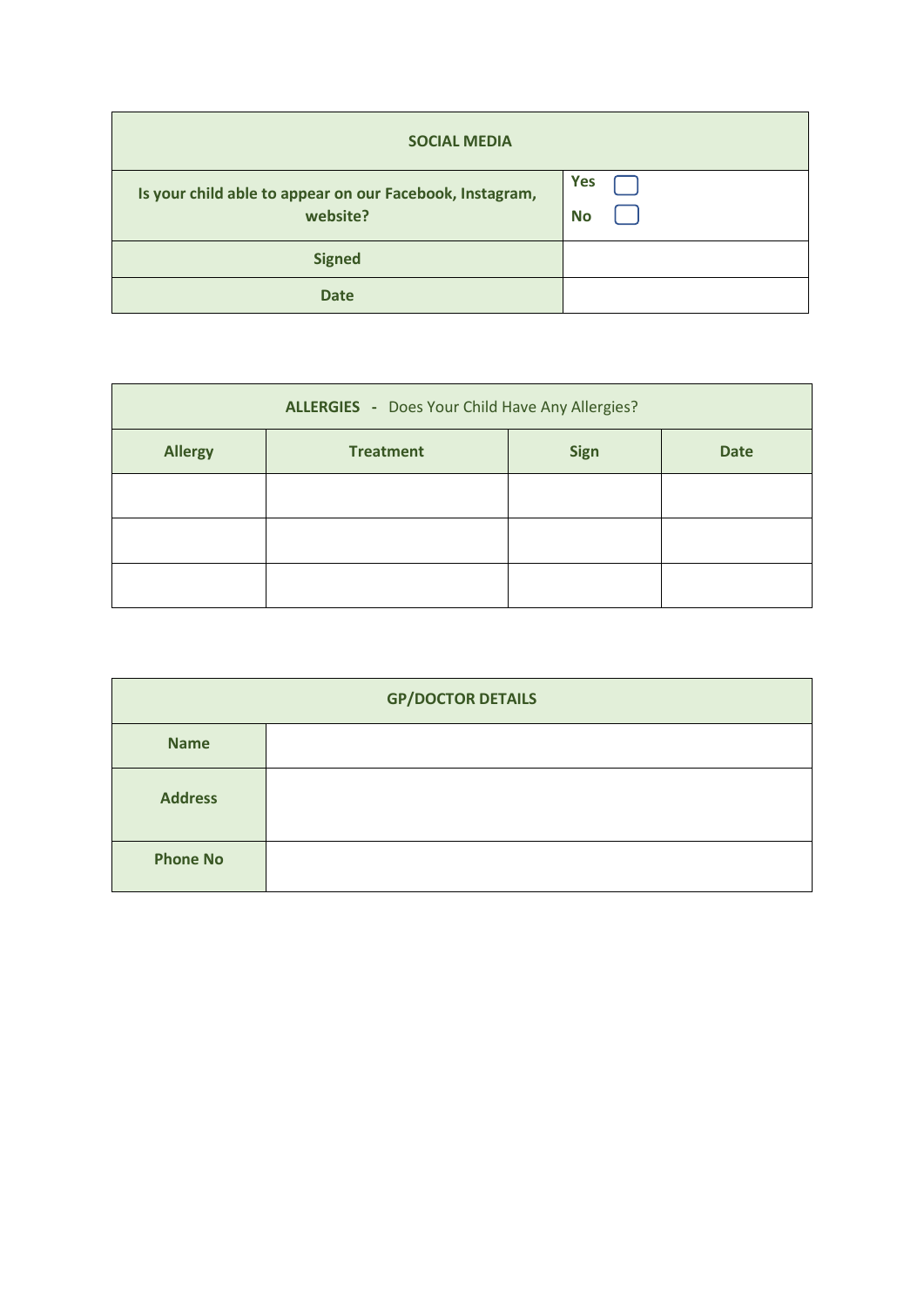| <b>HEALTH QUESTIONS</b>                                                                                                                                                                         |  |            |           |  |
|-------------------------------------------------------------------------------------------------------------------------------------------------------------------------------------------------|--|------------|-----------|--|
| Are your child's vaccinations up to date?                                                                                                                                                       |  | <b>Yes</b> | <b>No</b> |  |
| Is your child currently taking any medication?                                                                                                                                                  |  | <b>Yes</b> | <b>No</b> |  |
| If yes, please ensure you sign a separate medication form where medication can be signed in and<br>out of Forest School.                                                                        |  |            |           |  |
| Does your child have any medical conditions? Please give a detailed description of their needs<br>below                                                                                         |  |            |           |  |
|                                                                                                                                                                                                 |  |            |           |  |
|                                                                                                                                                                                                 |  |            |           |  |
|                                                                                                                                                                                                 |  |            |           |  |
| Do you consent to your child receiving medical attention as required? This may<br><b>Yes</b>                                                                                                    |  |            |           |  |
| be in the form of First Aid or by administering ad-hoc Paracetamol products to<br><b>No</b><br>control pain or fever or to be transported by Forest School in an emergency<br>medical situation |  |            |           |  |
| I understand that if any medicines are administered, I will be contacted                                                                                                                        |  |            |           |  |
| <b>Signed</b>                                                                                                                                                                                   |  |            |           |  |
| <b>Date</b>                                                                                                                                                                                     |  |            |           |  |

| <b>ADDITIONAL INFO</b>                                                                                                                                         |  |  |  |
|----------------------------------------------------------------------------------------------------------------------------------------------------------------|--|--|--|
| Are you receiving support from any other agencies such as Social Services, Speech and Language<br>Therapy etc? Please tell us below if we can help in any way. |  |  |  |
|                                                                                                                                                                |  |  |  |
|                                                                                                                                                                |  |  |  |
|                                                                                                                                                                |  |  |  |
|                                                                                                                                                                |  |  |  |
|                                                                                                                                                                |  |  |  |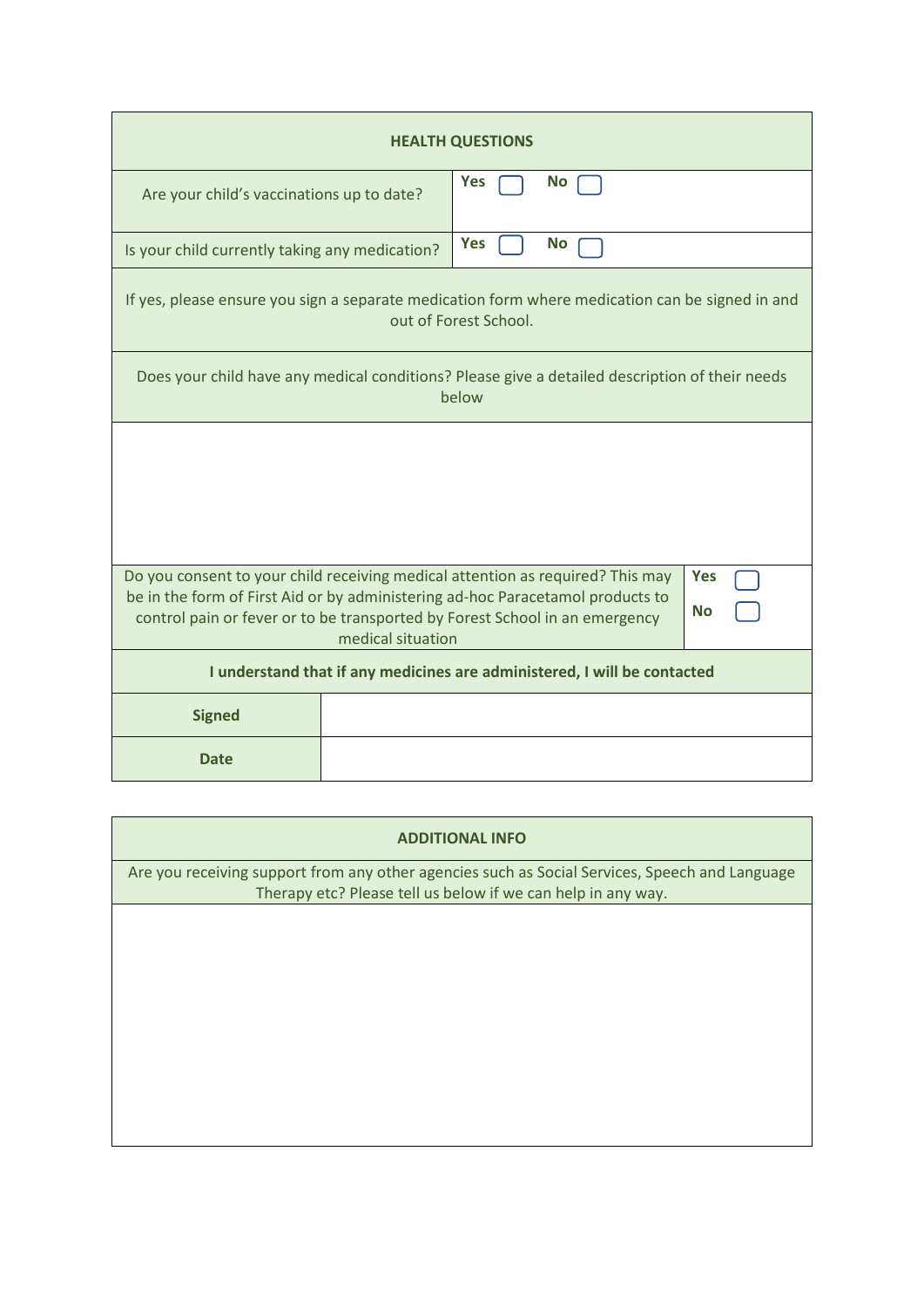|                                                                                                                                                                                                                                                                                       | <b>Sign</b> | Date |
|---------------------------------------------------------------------------------------------------------------------------------------------------------------------------------------------------------------------------------------------------------------------------------------|-------------|------|
| <b>Walks In The Surrounding Area</b><br>We are lucky enough to have beautiful woodland<br>surrounding our site and will take regular walks off site to<br>visit this area.<br>I consent to my child going off site to walk in the<br>woodland surrounding Little Sticks Forest School |             |      |
| <b>Sun Cream Consent</b><br>I am happy for my child to have sun cream applied by<br>Forest School staff and I will supply the cream to be used.<br>If my child does not have sun cream that day, I give my<br>consent to use sun cream provided by Forest School.                     |             |      |
| <b>Dietary Requirements</b><br>Does your child have specific dietary requirements?<br>Please explain                                                                                                                                                                                  |             |      |
| <b>Previous Experience</b><br>Has your child ever attended a setting in the past? Please<br>tell us all about it                                                                                                                                                                      |             |      |

| <b>SESSION ATTENDANCE</b><br>Please tick below to indicate which sessions your child will attend.<br>For full days please tick both AM & PM |            |            |            |            |            |
|---------------------------------------------------------------------------------------------------------------------------------------------|------------|------------|------------|------------|------------|
|                                                                                                                                             | <b>MON</b> | <b>TUE</b> | <b>WED</b> | <b>THU</b> | <b>FRI</b> |
| <b>AM</b>                                                                                                                                   |            |            |            |            |            |
| <b>PM</b>                                                                                                                                   |            |            |            |            |            |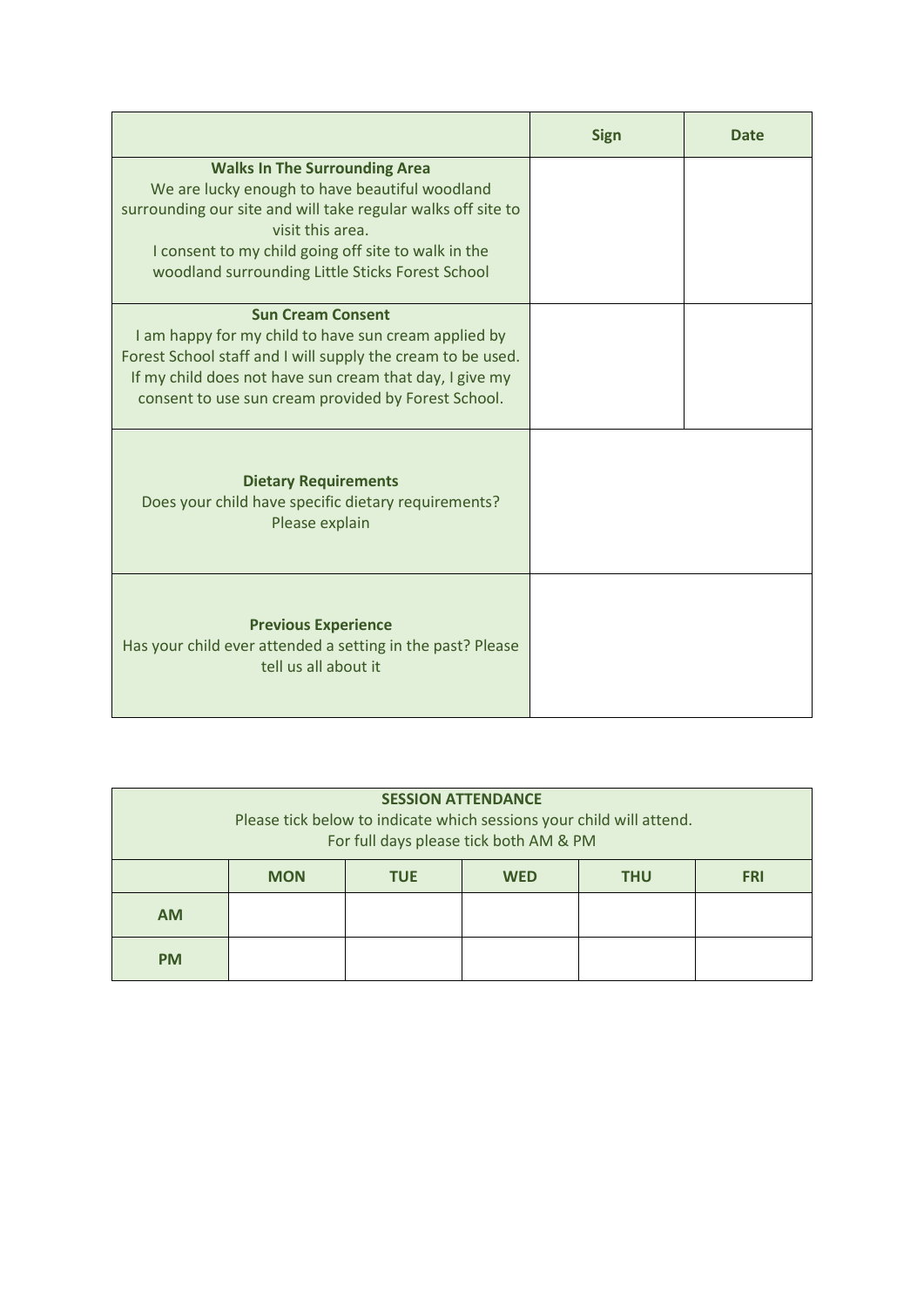| <b>FUNDING OPTIONS</b><br>If you are applying for funding, please indicate below which funding you will<br>be applying for                                                                                                                                                                                                                                                                                                                                                                                  |                                                                                |  |  |  |
|-------------------------------------------------------------------------------------------------------------------------------------------------------------------------------------------------------------------------------------------------------------------------------------------------------------------------------------------------------------------------------------------------------------------------------------------------------------------------------------------------------------|--------------------------------------------------------------------------------|--|--|--|
| <b>Funding Type</b>                                                                                                                                                                                                                                                                                                                                                                                                                                                                                         |                                                                                |  |  |  |
| <b>EYPP</b> - Early Years Pupil Premium<br>The Early Years Pupil Premium (EYPP) is an<br>additional sum of money paid to childcare<br>Providers for children of families in receipt of<br>certain benefits. This funding will be used to<br>enhance the quality of their early years'<br>experience by improving the teaching and<br>learning and facilities and resources, with the<br>aim of impacting positively on your child's<br>progress and development. For more<br>information please speak to us | <b>YES</b><br><b>NO</b>                                                        |  |  |  |
| <b>Disability Access Fund</b><br>Three and four year old children who are in                                                                                                                                                                                                                                                                                                                                                                                                                                | Is your child eligible and in receipt of Disability<br>Living Allowance (DLA): |  |  |  |
| receipt of child Disability Living Allowance and<br>are receiving the free entitlement are eligible<br>for the Disability Access Fund (DAF). DAF is paid                                                                                                                                                                                                                                                                                                                                                    | <b>YES</b>                                                                     |  |  |  |
| to the child's early years setting as a fixed<br>annual rate of £615 per eligible child                                                                                                                                                                                                                                                                                                                                                                                                                     | <b>NO</b>                                                                      |  |  |  |

\*If you are applying for 15 hours funding for 3 and 4 year olds you will need to provide the National Insurance Number for the main Parent/Guardian

\*\*If you are applying for 30 hours funding for 3 and 4 year olds you will need to provide National Insurance Numbers for both Parents/Guardians and you will also need to apply for an eligibility code through the .gov website. Below is a link to get you started.

<https://www.gov.uk/apply-30-hours-free-childcare>

The application requires you to use your government gateway ID. If you do not have a government gateway account set up, you can do this by clicking on the "Create Sign In Details" link below the sign in green button.

| <b>NI Number (1st Guardian)</b>  |  |
|----------------------------------|--|
| <b>NI Number (2nd Guardian)</b>  |  |
| <b>30 Hours Eligibility Code</b> |  |